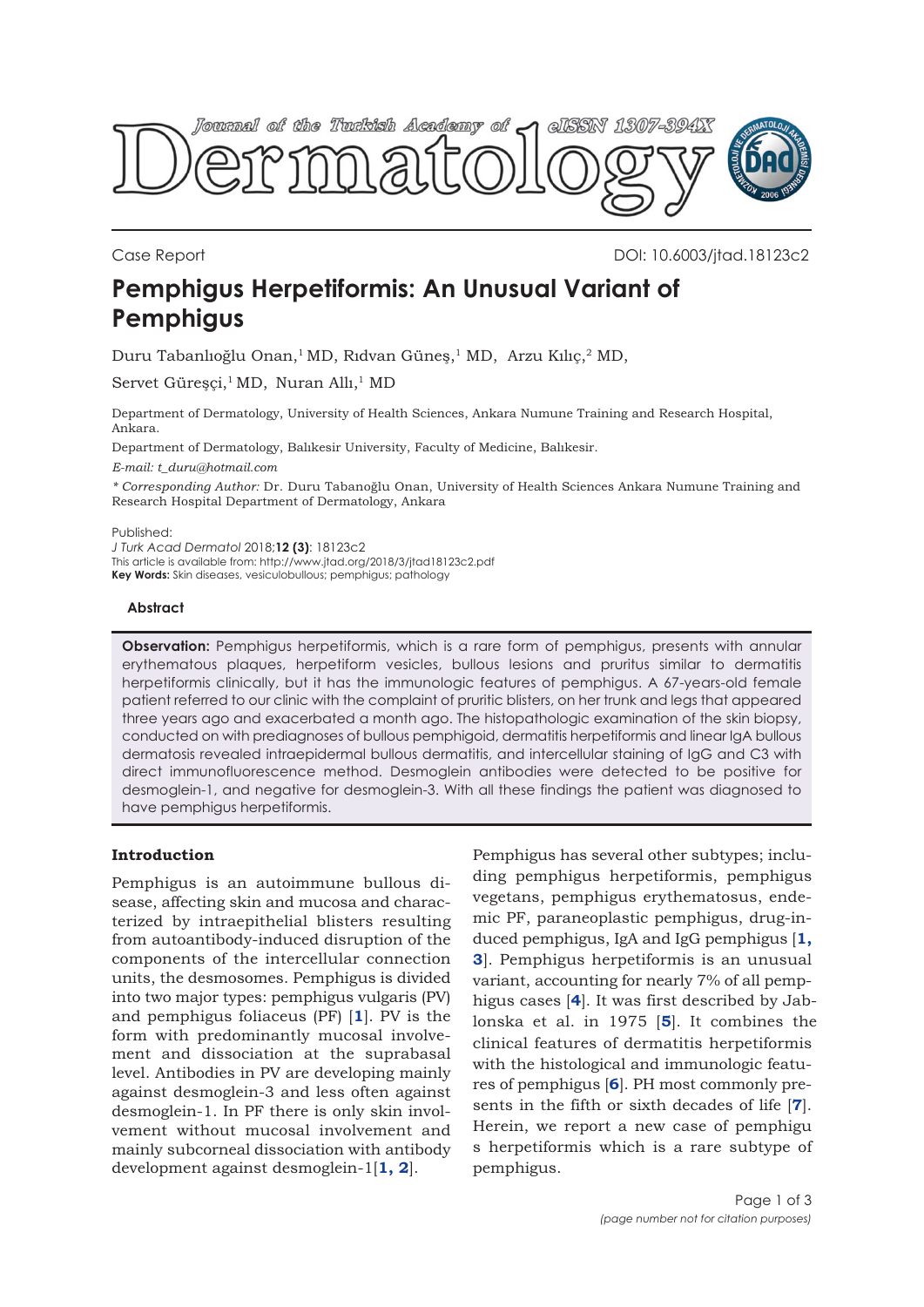#### **Case Report**

A 67-years-old female patient referred to our clinic with the complaint of pruritic blisters, on her trunk and legs that appeared three years ago and exacerbated a month ago. There was no specific feature in her personal or family history. Dermatological examination revealed erythematous, scaly plaques and erosions on her scalp. There were erythematous plaques, circinated urticarial plaques with a few vesicules, scattered intact bullae, and excoriated crusty papules allover the body but especially on the lower extremities (**Figures 1 and 2**).

The histopathologic examination of the skin biopsy, conducted on with prediagnoses of bullous pemphigoid, dermatitis herpetiformis and linear IgA bullous dermatosis revealed intraepidermal bullous dermatitis (**[Figure 3](#page-2-0)**), and intercellular staining of IgG and C3 with direct immunofluorecence (DIF) method (**[Figure 4](#page-2-0)**). Desmoglein ant ibodies were detected to be positive for desmoglein-1, and negative for desmoglein-3. With all these findings the patient was diagnosed to have pemphigus herpetiformis and systemic corticosteroid treatment was started. The patient responded well to prednisone 40 mg daily. There was no new lesion appearance from the seventh day of the treatment. The disease remained under control with low-dose prednisone; tapering the dose over 18 months. (**[Figures 3](#page-2-0) [and 4](#page-2-0)**)

### **Discussion**

Pemphigus herpetiformis is a rare form of pemphigus that can present as a clinical variant of either pemphigus vulgaris or pemphigus foliaceus; or that can transform into one of these two types during the disease course [**[2](#page-2-0)**].



**Figure 1.** Erythematous urticarial plaques and herpeatous urticarial plaques and herpe-<br>tiform vesicles<br>**Figure 2.** Circinated urticarial plaques

Pemphigus herpetiformis resembles dermatitis herpetiformis clinically but it has the immunologic features of pemphigus [**[8, 9](#page-2-0)**]. Clinically it presents with annular erythematous plaques, herpetiform vesicles, bullous lesions and pruritus similar to dermatitis herpetiformis. Typically it involves trunk and proximal parts of extremities [**[10](#page-2-0)**].

Common histopathologic findings are eosinophilic spongiosis, intraepidermal and subcorneal microabscess formation and superficial blisters accompanied by acantholitic cells; while DIF examination reveals intercellular IgG and C3 accumulation in the superficial intraepidermal region [**[8](#page-2-0), [10, 11](#page-2-0)**]. The histopathological feautures in PH may vary according to the evolution of skin lesions and typical findings of pemphigus emerge only later in the disease process [**[12](#page-2-0)**]. Due to this diversity, the diagnostic confirmation of the disease depends on the detection of intercellular IgG by DIF and the presence of circulating antibodies [**[13](#page-2-0)**]. The antibody profile against desmosomal proteins reveals mainly antidesmoglein 1 and, less commonly antidesmoglein- 3 [**[1](#page-2-0)**].

As pemphigus herpetiformis is clinically similar with dermatitis herpetiformis, bullous pemphigoid and linear IgA dermatosis these disorders should be considered in the differential diagnosis [**[2,](#page-2-0) [8](#page-2-0), [11](#page-2-0)**]. Accordingly, we ev aluated our patient who had pruritic herpetiform vesicular lesions around circinate erythematous urticarial plaques clinically,in terms of these differential diagnoses. DIF examination revealed intercellular staining with IgG and C3 but not with IgA, so dermatitis herpetiformis and linear IgA dermatosis diagnoses were excluded; while bullous pemphigoid di-



Page 2 of3 *(page number not for citation purposes)*